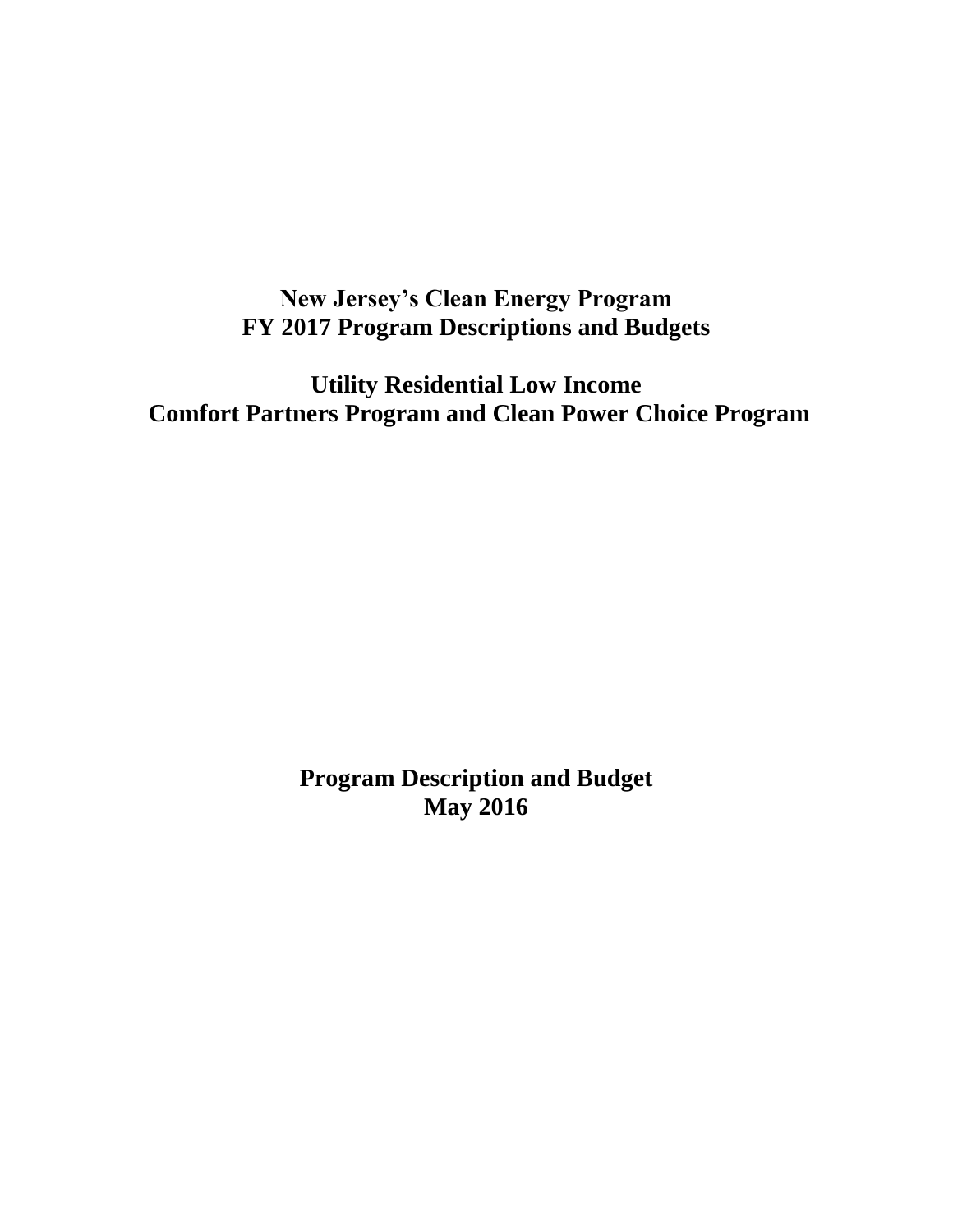### **Residential Low Income Program "New Jersey Comfort Partners"**

## *Description*

The Residential Low Income Program known as Comfort Partners, managed by Atlantic City Electric, JCP&L, New Jersey Natural Gas, Elizabethtown Gas, PSE&G and South Jersey Gas is designed to improve energy affordability for low-income households through energy conservation. To achieve this objective, several market barriers must be overcome. Key among these are: (1) lack of information on either how to improve efficiency or the benefits of efficiency; (2) low income customers do not have the capital necessary to upgrade efficiency or even, in many cases, keep up with regular bills; (3) low income customers are the least likely target of market-based residential service providers due to perceptions of less capital, credit risk and/or high transaction costs; and (4) split incentives between renters and landlords. The Program addresses these barriers through:

- Direct installation of all cost-effective energy efficiency measures
- Comprehensive, personalized customer energy education and counseling
- Installation of health and safety measures as appropriate

## *Target Market and Eligibility*

The Program is targeted at participants in the Universal Service Fund who have high energy usage. By definition this target population is characterized by high-energy burdens based on their income. Program participation will be prioritized by energy use with the highest energy users being served first.

The Program is available to any household with income at or below 225% of the federal poverty guidelines. Customers who receive Federal Supplemental Security Income ("SSI"), Home Energy Assistance ("HEAP"), Universal Service Fund ("USF"), Lifeline, Pharmaceutical Assistance to the Aged and Disabled ("PAAD"), Temporary Assistance to Needy Families ("TANF"), or Section 8 Housing also may be eligible.

A participant must be a customer of record with a separately metered electric or gas account, and live in a single-family or multi-family building; the residence must be their primary home. Customers who heat with fuel oil are eligible for Comfort Partners baseload measures and will also be referred to the Department of Community Affairs' Weatherization Assistance Program ("WAP") for other services as needed. Customers who heat with fuel oil where WAP cannot reasonably provide critical services, such as repairing or replacing oil fired heating systems, will be considered for conversion to natural gas by Comfort Partners. In addition, customers who receive natural gas service from an investorowned natural gas New Jersey utility, and who receive electric service from a municipal electric company will also be eligible for Comfort Partners services. Ineligible customers will be referred to WAP or Home Performance with Energy Star ("HPWES") for services.

Referrals will be made between Comfort Partners and WAP for measures not performed by either entity, i.e. WAP may refer customers to Comfort Partners for evaluation of central air conditioning and freezer replacements.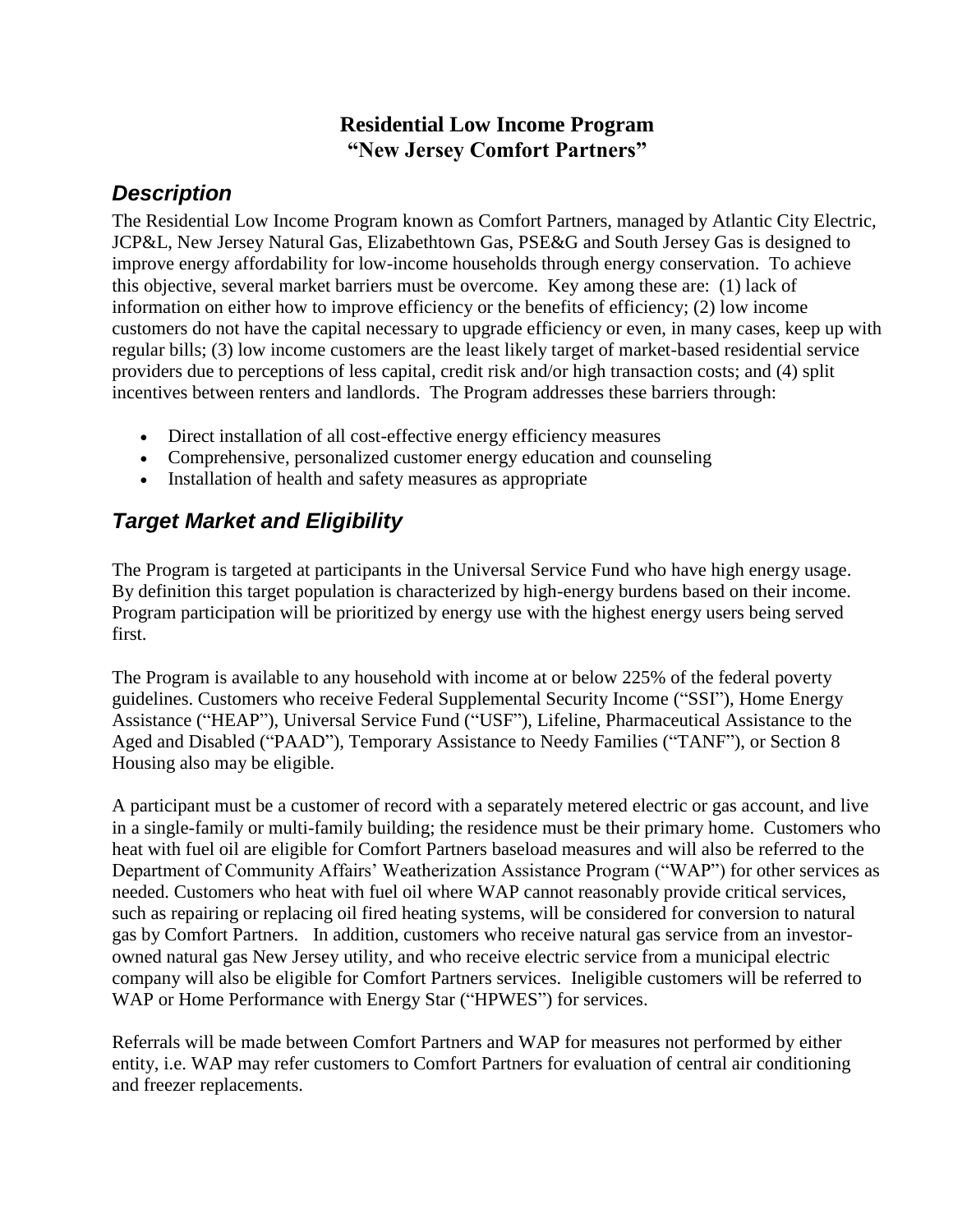## *Offerings and Customer Incentives*

Among the measures to be considered for each home are efficient lighting products; hot water conservation measures (water heater replacement and tank temperature turn-down); replacement of inefficient refrigerators and freezers; installation of programmable thermostats; insulation up-grades (attic, wall, basement, etc.); blower-door guided air sealing; duct sealing and repair; heating/cooling equipment maintenance, repair and/or replacement; and other measures as may be needed, such as repair or replacement of a broken window, repair of a hole in the wall and/or roof, and other barriers to installing energy efficiency measures. Specifically, mold or the installation of rain gutters, as an example.

Failed or failing heating or cooling systems can be replaced for efficiency and/or health and safety reasons, on a case-by-case basis as program funds permit. In the event of insufficient funding, or if Comfort Partner customer's homes require more treatment than the Comfort Partners program is designed to deliver, the Utilities' Working Group will attempt to maximize and leverage available resources by entering into discussions with WAP. The goal of such discussions will be to determine their interest in accepting Comfort Partners program referrals to install heating systems, and perform other needed work for energy efficiency and/or health and safety reasons.

## *Measure Selection*

Energy efficiency measures, and other reasonable repairs required to install those measures, may be installed in each home. The program will review, on a case-by-case basis, the repair and installation of items that in and of themselves, may not be considered energy saving technologies, but would be required in order to effectively install energy conservation measures, such as the repair of a roof prior to the installation of attic insulation. Cost-effectiveness will be assessed on a measure and sitespecific basis. All measures, their installation, and energy education services will be provided free of charge. The selection of measures designed to reduce heating and cooling will be guided by a spending calculation based on past energy consumption, and is a guide for contractors, not an absolute or prescriptive target or cap. If the site needs are greater than the calculated spending guideline, the contractor will confer with the appropriate utility after documenting reasons for requesting to exceed the spending guideline. The utility will decide to what extent additional work can be performed.

Refrigerator or freezer replacement will be based on on-site monitoring of the energy use of the existing unit. Consumption thresholds for cost-effective replacement vary according to size. Any refrigerator or freezer with measured consumption above the threshold values is eligible for free replacement with a new energy-efficient model. These values and procedures will be updated periodically to reflect changes in refrigerator costs and/or efficiency.

The cost-effective installation of energy-efficient lighting products will be based upon the wattage and the estimated average daily burn time for the existing lamp.

Domestic hot water and other custom measures will be installed according to program guidelines.

The costs associated with home repairs, such as the repair of a roof, will be excluded from the cost effectiveness test used to determine measure eligibility.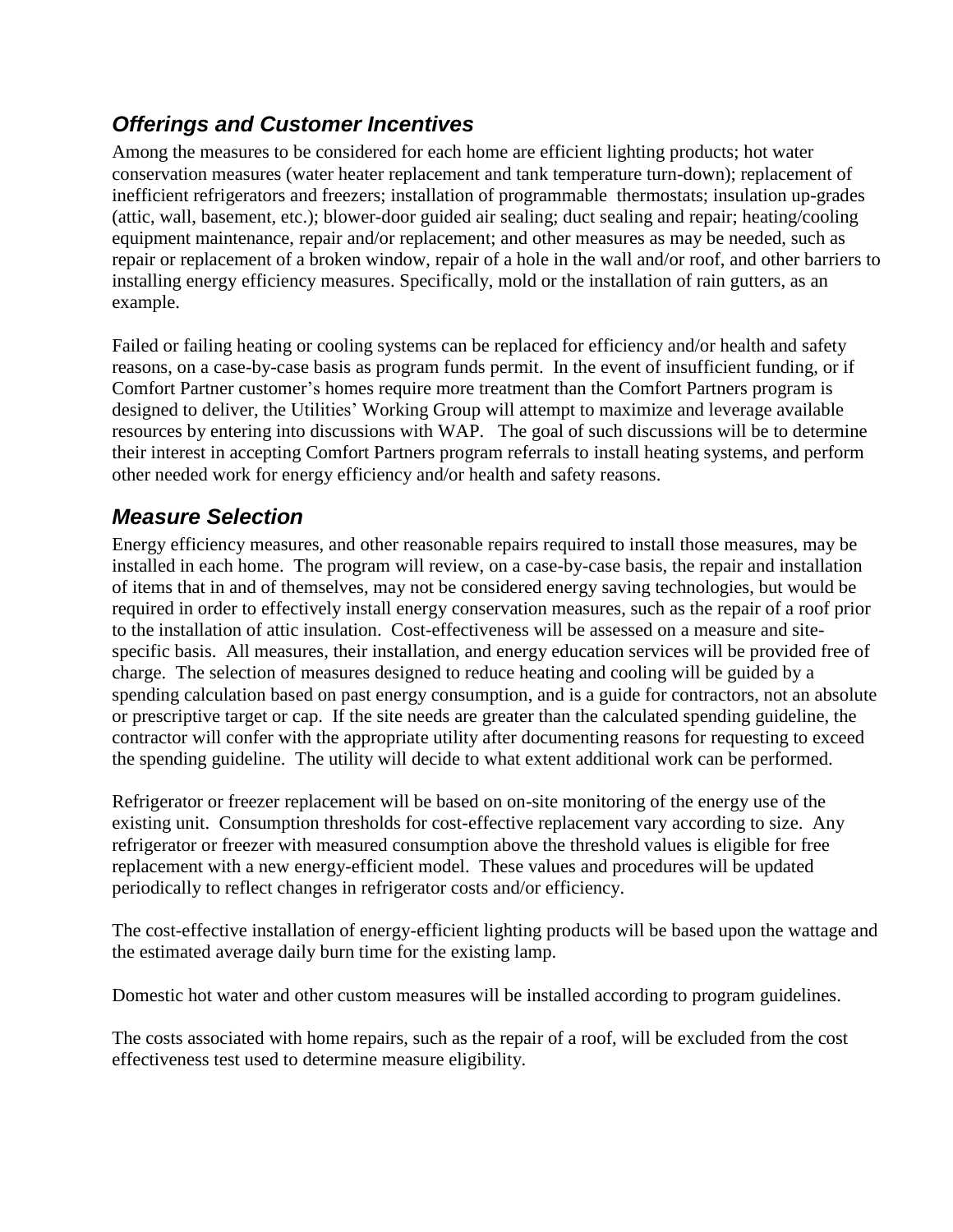## *Delivery Methods*

Electric and gas utilities with overlapping service territories will jointly deliver efficiency, health and safety and education services so that customers receive both gas and electric efficiency measures simultaneously. Selection of program delivery contractors and program delivery costs is shared between the participating gas and electric utilities. Currently, there are a total of six (6) contractors that are under contract with the utilities to perform the work in customer homes.

Pilot programs to address neighborhood canvassing, mold/moisture remediation, roof repairs, electrical repairs, lead, and asbestos remediation will be considered on a case-by-case basis with the implementation contractors who will contract directly with the appropriate organizations or approved subcontractors following utility approval.

The utilities will continue to use the JCP&L web-based CP System as the statewide platform to track all program participants, measures and energy savings. The system is used by all utilities, The Board of Public Utilities ("BPU") Clean Energy staff, multiple program delivery vendors, inspection vendors and State WAP agencies. Maintenance and enhancements to the system will be paid by JCP&L and are incorporated in the administrative budget in Appendix A.

## *Quality Assurance Provisions*

A minimum of 15 percent of randomly selected treated homes will be subject to verification and inspection by an independent contractor(s) hired by the utilities. Quality assurance processes will be continually reviewed and enhanced as required.

## *Budgets*

A detailed budget for this program is attached in Appendix A. Allocation of costs in different cost categories may appear to be inconsistent among utilities – as an example, PSE&G covers the cost of statewide printing and JCP&L covers the cost for statewide CP System administration, program evaluation, etc.

The program spending allowance guidelines continue to be evaluated for the Comfort Partners Program to be consistent with other low income state weatherization programs.

# *Goals and Energy Savings*

#### **Goals**

The goal for the number of electric service customers both served and committed is 4,400 on a twelve month basis from July 1, 2016 through June 30, 2017. The goal for the number of gas service customers both served and committed is 4,090 on a twelve month basis from July 1, 2016 through June 30, 2017.

The Comfort Partners Utilities' Working Group adopted the 2006 APPRISE Inc. recommendation from the evaluation of the Universal Service Fund and the December 2014 Comfort Partners evaluation that the Working Group will engage stakeholders to develop an initiative to encourage a greater number of USF customers to participate in a Comfort Partners Program audit. Apprise further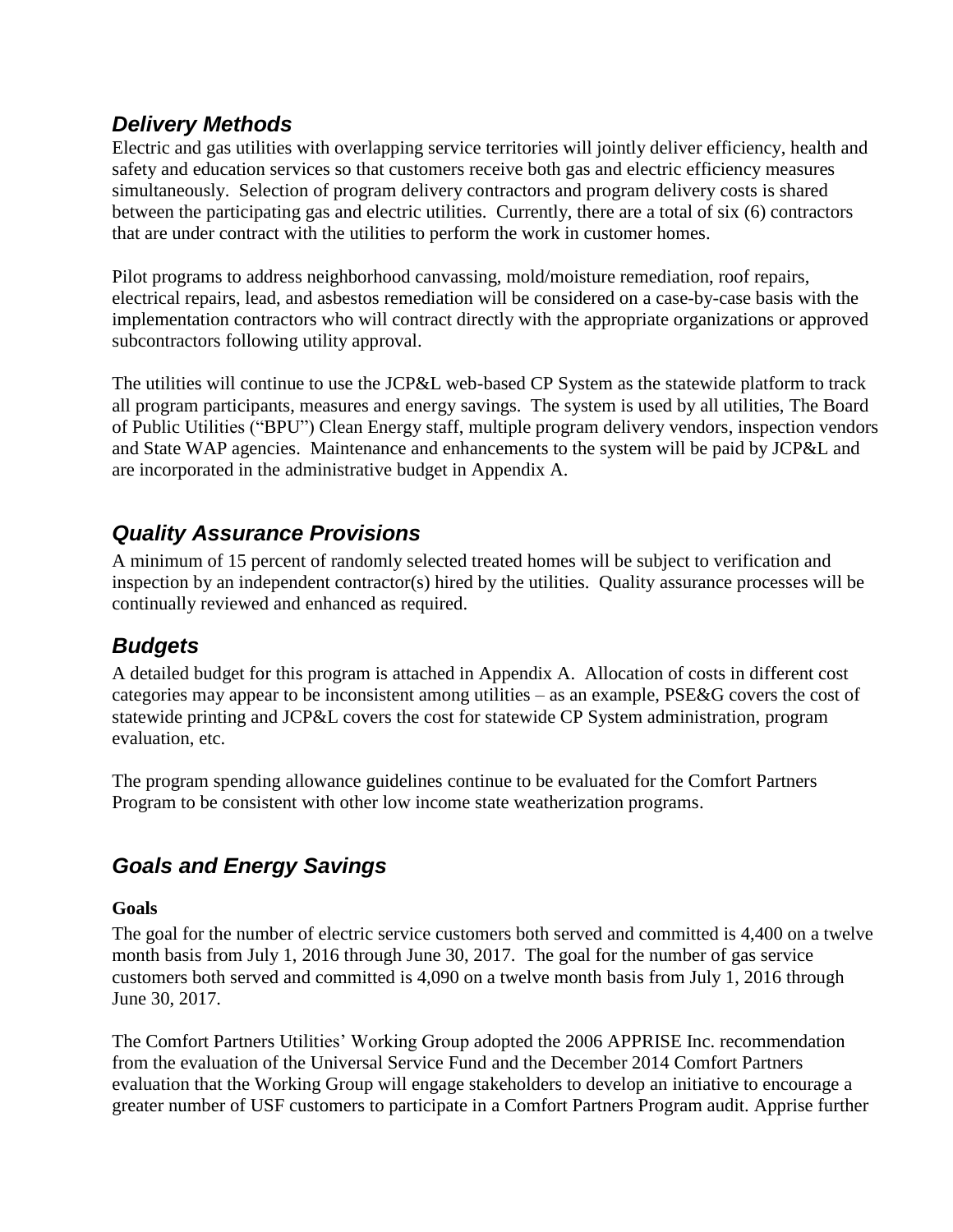recommended that "The BPU should work with the utilities to standardize their system for referring USF clients to the Comfort Partners program and establish official guidelines for coordinating these two benefits" (Executive Summary page xxii). Due to a finite pool of applicants and the high cost of marketing, the Comfort Partners Utilities' Working Group fully supports this initiative and would like to move forward with the support of the BPU.

As per the December 2014 Apprise evaluation recommendations, the Program is transitioning from serving as many homes as the budget would allow, to striving to install deeper energy savings measures per project. While remaining within the program budget, this will increase the costs for remediating health and safety issues as they are typically barriers preventing deeper energy savings and increase the average cost per household. This will result in a lower number of participants being served.

#### **Energy Savings**

Energy saving estimates are calculated using the latest protocols approved by the BPU, Docket No. EO09120975, approved December 16, 2015. Given that standard, it is estimated that the Program will save approximately 3,900 MWH of electric and 38,000 DTH of gas during FY 2017.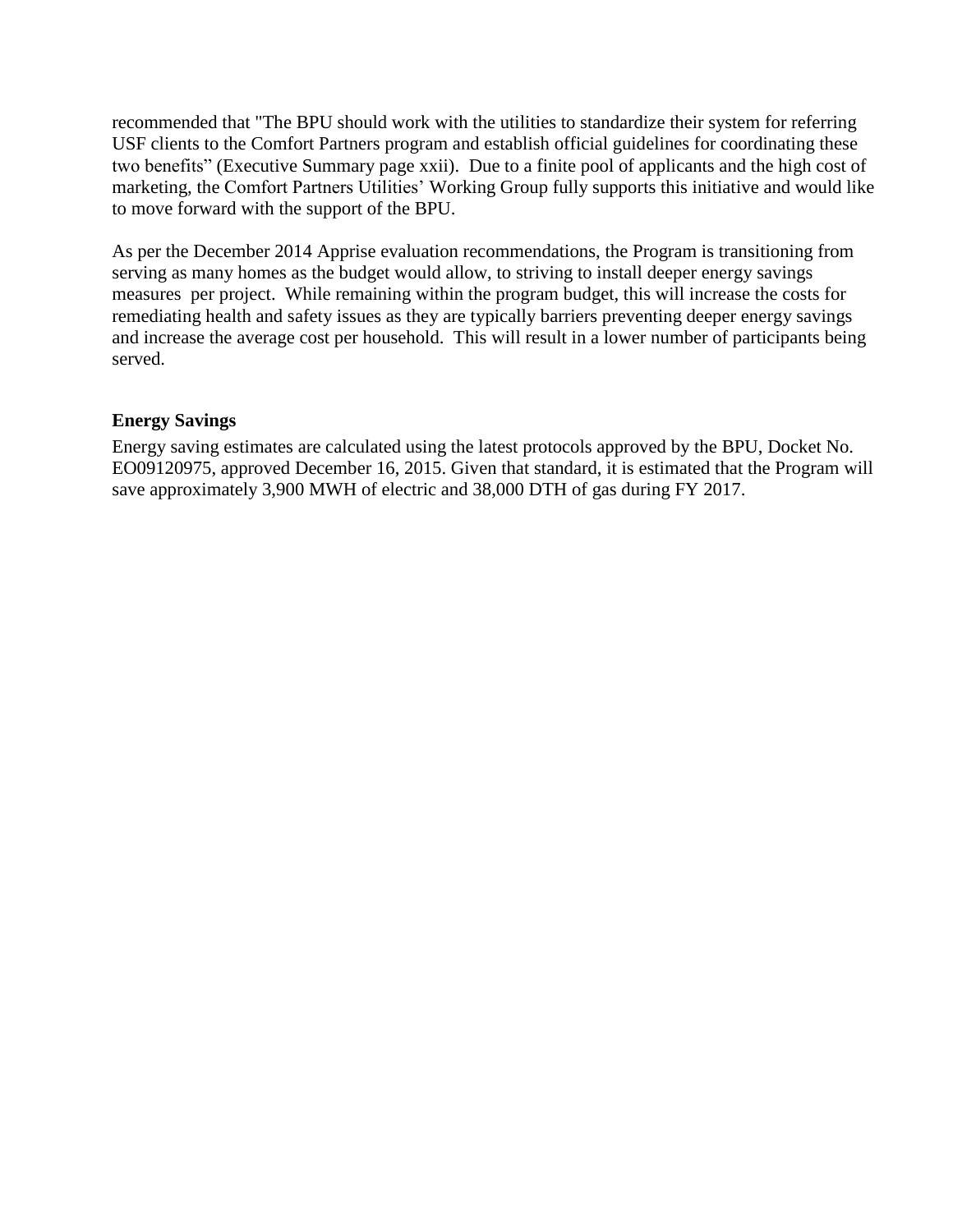#### **New Jersey Clean Energy Campaign: Clean Power Choice Program ("CPC") Description**

The Clean Power Choice Program ceased being delivered under the New Jersey Clean Energy Program and ceased being financially supported in the New Jersey Clean Energy Budget as of January 1, 2013. Since that time, decisions regarding assessment of costs to the Clean Power Marketers and continued support of the program have rested entirely with the business judgment of the Electric Distribution Companies pursuant to the June 21, 2013 BPU Order in Docket Nos. EO07030203 and EO11100631V. Atlantic City Electric, Jersey Central Power and Light, and Public Service Electric and Gas have and will continue to maintain the existing CPC program in their respective service territories as long as there are no incremental costs to these three Electric Distribution Companies in doing so. Rockland Electric Company has and will continue to maintain the existing program in its service territory, as long as all costs in doing so are borne by the Clean Power Marketers, and there are no incremental costs. Each utility will provide the Board with 90 days written notice if the utility decides to cease or otherwise change the terms of their support for the CPC program.